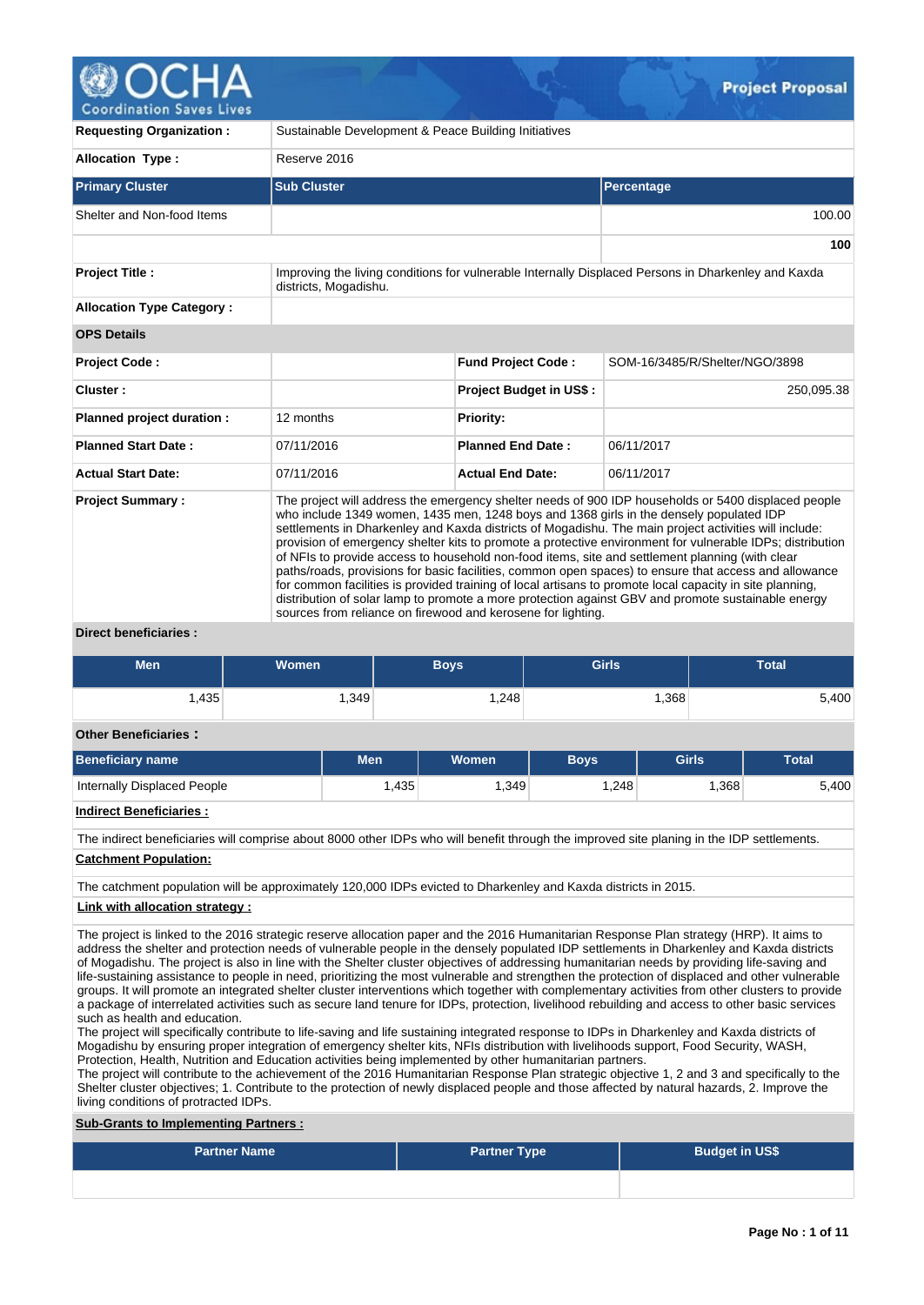#### **Other funding secured for the same project (to date) :**

|                           | <b>Other Funding Source</b> |                  | <b>Other Funding Amount</b> |              |  |  |  |
|---------------------------|-----------------------------|------------------|-----------------------------|--------------|--|--|--|
|                           |                             |                  |                             |              |  |  |  |
| Organization focal point: |                             |                  |                             |              |  |  |  |
| <b>Name</b>               | <b>Title</b>                | Email            |                             | <b>Phone</b> |  |  |  |
| <b>Abdinur Fareey</b>     | <b>Executive Director</b>   | abdinur@sypd.org | +252615521100               |              |  |  |  |

# **BACKGROUND**

#### **1. Humanitarian context analysis**

About 1.1 million people are internally displaced in Somalia and continue to live in crowded settlements, exposed to protection risks and with limited access to basic services including health, sanitation and hygiene facilities. They make up 68 per cent (648,040), of the people who are in crisis and emergency and are therefore in need of immediate life-saving assistance. The most vulnerable of the IDPs reside in Mogadishu, an area that hosts the largest estimated protracted IDP population in Somalia with more than half residing in the outskirts, along the Afgooye corridor.

Through an inter-agency IDP profiling conducted in Mogadishu in April 2016 it was found that Kaxda is the second largest district in Mogadishu hosting 120 IDP settlements. This represents nearly a quarter of the 486 IDP settlements in Mogadishu. Combined the districts of Kaxda and Dharkenely host some 16,800 IDP households (100,800 IDP persons). The majority of these IDP settlements have formed since 2013 as a direct result of forced evictions from Mogadishu city. Events such as clan conflicts, military operations in southern and central Somalia, natural disasters and forced evictions have continued to create new displacements along the Afgooye corridor.

IDPs in Kaxda and Dharkenley districts continue to live in crowded settlements, exposed to protection risks and with limited access to basic services including health, sanitation and hygiene facilities. The majority of the profiled IDPs live in makeshift buuls made of clothese and woods in most cases. Poor shelter conditions not only worsen the living conditions of IDPs especially the most vulnerable such as children and the elderly but also expose women to sexual and gender based violence.

#### **2. Needs assessment**

In 2015, majority of the over 120,000 IDPs forcibly evicted from Mogadishu city joined settlements in Dharkenley and Kaxda periphery districts where living conditions are deplorable, services are limited or not existing and where human rights violations are commonly reported. Kaxda district has highest number of settlement after Dayniile with a total of 120 settlements, which amounts to about a quarter of all settlements in Mogadishu. The ongoing evictions, continued military offensive and increased food insecurity in pockets of southern Somalia will increase the number of displacements and further aggravate the humanitarian crisis in Mogadishu where worrying humanitarian indicators continue to be reported. Similarly, the IDP population in Dharkenley and Kaxda district continue to face threats and exposure to harsh weather hazards due to lack of shelter, NFIs and livelihood opportunities. Of concern is the upsurge in GBV incidences caused by the many evictions that contribute to loss of family items, shelter and protection. About 80% of the IDPs forcibly evicted from Mogadishu in 2015 are still living in Dharkenley and Kaxda districts in deplorable conditions with no access to shelter and other basic services.

#### **3. Description Of Beneficiaries**

The project will target about 900 IDP households or 5400 displaced people who include 1349 women, 1435 men, 1248 boys and 1368 girls in the densely populated IDP settlements in Dharkenley and Kaxda districts of Mogadishu. Target IDPs are those recently evicted from Mogadishu to live in congested IDP settlements. In the selection of beneficiaries SYPD will consider vulnerability status giving priority to women headed households, households with children and households with vulnerabilities such as elderly, sick and poor.

## **4. Grant Request Justification**

The funding will be timely and will support the provision of emergency shelter and NFIs for vulnerable Internally Displaced Persons (IDPs) in populated IDP settlements in Dharkenley and Kaxda, Mogadishu. The number of people evicted since 2015 has significantly increased the need for protection services particularly shelter and NFIs among other sectors. The grant will ensure that vulnerable IDPs receive adequate shelter and Non-food items to allow them a dignified life. The resources will complement other activities currently being implemented by SYPD and other partners in Dharkenley and Kaxda, Mogadishu.

#### **5. Complementarity**

The project will complement other activities being undertaken by SYPD such as the distribution of dry food rations and Qurbani meat distribution to displaced people in in Dharkenley and Kaxda, Mogadishu through partnership with OIC coalition partner. It will also complement and promote synergies with other projects that will be submitted by other partners in other clusters such as WASH, Protection, Food Security, Nutrition, Health, and Education.

The complementary in the proposed activities which include shelter provision, livelihood support, solar lamps, land tenure consultations, site planning and capacity building will not only provide emergency shelter but also promote durable solutions for the IDPs.

SYPD has extensive operational experience in the target districts of Kaxda and Dharkenley having implemented numerous interventions since 2007. SYPD has constructed thousands of latrines while raising communities' awareness on hygiene and sanitation in Dharkenley. Similarly, tens of thousands of NFI were distributed in various occasions to improve shelter conditions for IDPs and vulnerable host communities in Kaxda and Dherkenley districts.

### **LOGICAL FRAMEWORK**

#### **Overall project objective**

The overall objective of the project is to improve the protective environment for 900 IDP households or 5400 displaced people in the densely populated IDP settlements in Dharkenley and Kaxda districts of Mogadishu by providing appropriate emergency shelter with site planing, emergency shelter kits, NFIs, rechargeable household solar lamps and capacity building.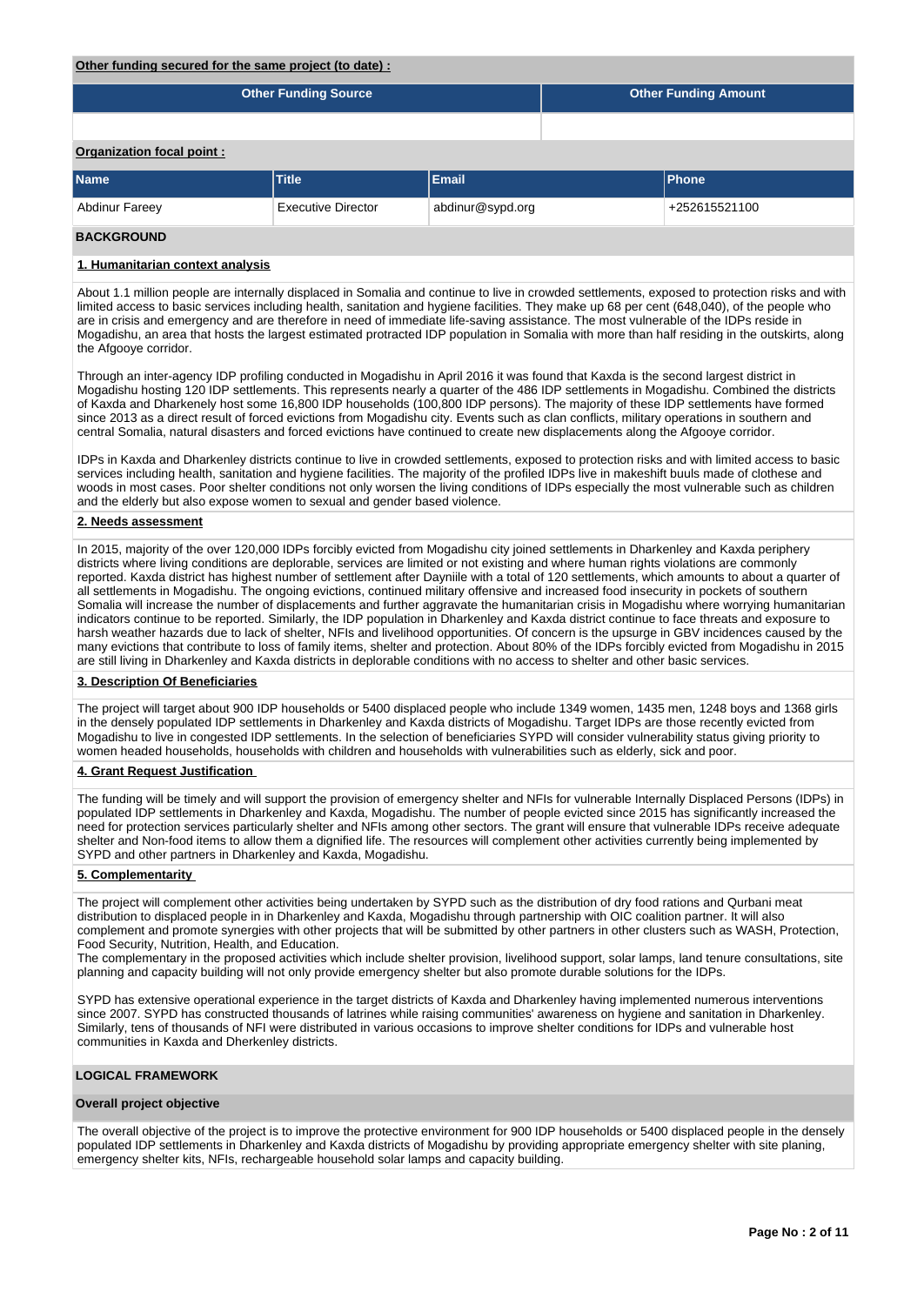| <b>Shelter and Non-food Items</b>                                                                  |                                          |                                 |
|----------------------------------------------------------------------------------------------------|------------------------------------------|---------------------------------|
| <b>Cluster objectives</b>                                                                          | Strategic Response Plan (SRP) objectives | <b>Percentage of activities</b> |
| Contribute to the protection of newly<br>displaced people and those affected by<br>natural hazards | Somalia HRP 2016                         | 50 <sup>°</sup>                 |
| Improve the living conditions of protracted<br><b>IDPs</b>                                         | Somalia HRP 2016                         | 50                              |

**Contribution to Cluster/Sector Objectives :** The project will contribute to the protection of 900 IDP households or 5400 displaced people in Dharkenley and Kaxda districts of Mogadishu. SYPD will ensure that the project implementation focuses on emergency shelter kits to ensure that communities are more resilient to future shocks and that the provision of shelter is addressed as a holistic package with strong integration of all other cluster such as water, sanitation and hygiene, education and health.

The project will contribute to the protection of newly displaced people and improve their living conditions. The project will be in line with the 2016 Strategic Reserve Allocation and will specifically contribute to life-saving and life sustaining integrated response to IDPs in Dharkenley and Kaxda districts of the Banadir region.

### **Outcome 1**

Improved protective environment for vulnerable IDPs in Dharkenley and Kaxda districts of Mogadishu.

#### **Output 1.1**

### **Description**

Vulnerable IDPs in Dharkenley and Kaxda district have access to Emergency shelter kits (ESKs)

### **Assumptions & Risks**

Secure land tenure for IDPs

Government support and authorization of partners to provide support

## **Activities**

**Activity 1.1.1** 

# **Standard Activity : Provision of ESKs**

SYPD will directly distribute 900 emergency shelter kits to vulnerable IDPs in Dharkenley and Kaxda districts. SYPD will hold consultations with community groups to identify the most vulnerable IIDPs who will be prioritized for the Emergency shelter kits. Priority will be given to women headed households, families with young children and other vulnerable categories such as elderly and the sick. SYPD will form committees that will help in the identification and registration of the beneficiaries.

#### **Activity 1.1.2**

# **Standard Activity : Site planning and building communal infrastructure**

SYPD will carry out area based settlement planning in Kaxda to ensure that IDPs settlement has a good layout with common access roads, well planned layout and common spaces. SYPD will hold consultations IDPs leaders, and IDPs to advocate and create awareness on settlement layout benefits and through trained local artisans carry out site planning.

**Activity 1.1.3** 

## **Standard Activity : Post Distribution Monitoring**

Post construction occupancy monitoring: SYPD will carry out monitoring visits to the settlements to determine the percentage of shelters that are still occupied three months after the implementation.

#### **Activity 1.1.4**

#### **Standard Activity : Not Selected**

Distribute household solar rechargeable lamps to vulnerable households prioritizing women and girls headed households.

# **Indicators**

|                               |                                                                                         |                                                                                                                   | <b>End cycle beneficiaries</b> |              |                   |  | <b>End</b><br>cycle |
|-------------------------------|-----------------------------------------------------------------------------------------|-------------------------------------------------------------------------------------------------------------------|--------------------------------|--------------|-------------------|--|---------------------|
| Code                          | <b>Cluster</b>                                                                          | <b>Indicator</b>                                                                                                  | <b>Men</b>                     | <b>Women</b> | <b>Boys Girls</b> |  | <b>Target</b>       |
| Indicator 1.1.1               | Shelter and Non-food Items                                                              | Number of newly displaced people in need<br>receiving ESKs                                                        |                                |              |                   |  | 5,400               |
| Photos                        | <b>Means of Verification:</b> Beneficiary lists<br>post construction monitoring reports |                                                                                                                   |                                |              |                   |  |                     |
| Indicator 1.1.2               | Shelter and Non-food Items                                                              | Percentage of distributions having undergone<br><b>PDM</b>                                                        |                                |              |                   |  | 100                 |
|                               | <b>Means of Verification:</b> reports                                                   |                                                                                                                   |                                |              |                   |  |                     |
| Indicator 1.1.3               | Shelter and Non-food Items                                                              | Percentage of ESKs distribution accompanied by<br>site planning and settlement layout                             |                                |              |                   |  | 100                 |
| <b>Means of Verification:</b> |                                                                                         |                                                                                                                   |                                |              |                   |  |                     |
| Indicator 1.1.4               | Shelter and Non-food Items                                                              | Number of household solar lamps distributed                                                                       |                                |              |                   |  | 200                 |
|                               | <b>Means of Verification: Distribution lists</b>                                        |                                                                                                                   |                                |              |                   |  |                     |
| Output 1.2                    |                                                                                         |                                                                                                                   |                                |              |                   |  |                     |
| <b>Description</b>            |                                                                                         |                                                                                                                   |                                |              |                   |  |                     |
|                               |                                                                                         | Improved access to appropriate Non-Food Items for vulnerable IDPs in Dharkenley and Kaxda districts of Mogadishu. |                                |              |                   |  |                     |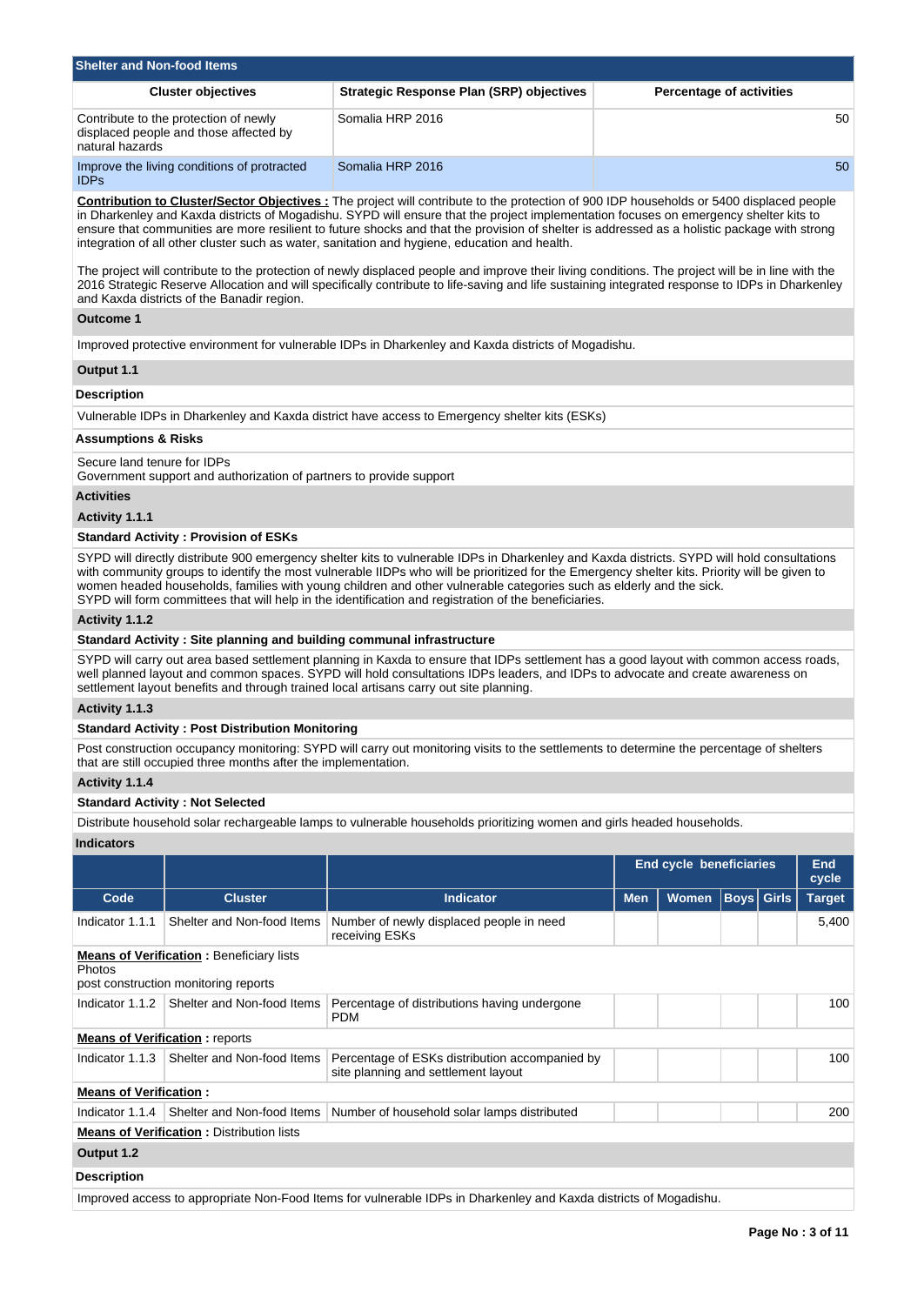## **Assumptions & Risks**

Authorization from government to provide humanitarian assistance in the two districts.

#### **Activities**

# **Activity 1.2.1**

### **Standard Activity : Provision of NFIs to newly displaced persons**

SYPD will source 900 NFI kits from UNHCR for distribution to 900 vulnerable IDPs households. SYPD has already negotiated with UNHCR and expects to receive the items once the project agreement is signed.

## **Activity 1.2.2**

## **Standard Activity : Post Distribution Monitoring**

SYPD will carry out post distribution monitoring after three months of the distribution to determine the use and retention of distributed NFIs. **Indicators**

|                                |                                                                       |                                                                                              | <b>End cycle beneficiaries</b> |              |  |                   | <b>End</b><br>cycle |
|--------------------------------|-----------------------------------------------------------------------|----------------------------------------------------------------------------------------------|--------------------------------|--------------|--|-------------------|---------------------|
| Code                           | <b>Cluster</b>                                                        | <b>Indicator</b>                                                                             | <b>Men</b>                     | <b>Women</b> |  | <b>Boys</b> Girls | <b>Target</b>       |
| Indicator 1.2.1                | Shelter and Non-food Items                                            | Number of newly displaced people in need<br>receiving NFIs                                   |                                |              |  |                   | 900                 |
|                                | <b>Means of Verification:</b> Beneficiary distribution lists          |                                                                                              |                                |              |  |                   |                     |
| Indicator 1.2.2                | Shelter and Non-food Items                                            | Percentage of distributions having undergone<br><b>PDM</b>                                   |                                |              |  |                   | 100                 |
|                                | <b>Means of Verification: PDM reports</b>                             |                                                                                              |                                |              |  |                   |                     |
| <b>Outcome 2</b>               |                                                                       |                                                                                              |                                |              |  |                   |                     |
|                                |                                                                       | Improved settlement layout and site planning in Dharkenley and Kaxda districts of Mogadishu. |                                |              |  |                   |                     |
| Output 2.1                     |                                                                       |                                                                                              |                                |              |  |                   |                     |
| <b>Description</b>             |                                                                       |                                                                                              |                                |              |  |                   |                     |
|                                | Site planing and settlement layout undertaken in Dharkenley and Kaxda |                                                                                              |                                |              |  |                   |                     |
| <b>Assumptions &amp; Risks</b> |                                                                       |                                                                                              |                                |              |  |                   |                     |
|                                |                                                                       | Government authorization for the provision of assistance to Dharkenley and Kaxda             |                                |              |  |                   |                     |

# **Activities**

#### **Activity 2.1.1**

## **Standard Activity : Conducting trainings and mainstreaming sessions.**

SYPD will train 30 training of trainers in Kaxda on site planning. The training will strengthen the owner driven approach by equipping IDPs with broader skills to promote sustainable site planing in IDPs settlements.

# **Activity 2.1.2**

### **Standard Activity : Not Selected**

Distribute site planning tools; SYPD will in addition to the training on site planning and settlement layout distribute 30 sets of site planning tools which will include measuring tapes, spades, hand hoes, strings and sketch plans.

### **Activity 2.1.3**

### **Standard Activity : Site planning and building communal infrastructure**

Carry out site planning in Kaxda, creating provisions for access roads, and common sites for communal facilities.

#### **Indicators**

|                                        |                                                              |                                                                 | <b>End cycle beneficiaries</b> |              |                   |  | <b>End</b><br>cycle |
|----------------------------------------|--------------------------------------------------------------|-----------------------------------------------------------------|--------------------------------|--------------|-------------------|--|---------------------|
| Code                                   | <b>Cluster</b>                                               | <b>Indicator</b>                                                | <b>Men</b>                     | <b>Women</b> | <b>Boys</b> Girls |  | <b>Target</b>       |
| Indicator 2.1.1                        | Shelter and Non-food Items                                   | Number of participants trained                                  |                                |              |                   |  | 30                  |
|                                        | <b>Means of Verification:</b> Training reports               |                                                                 |                                |              |                   |  |                     |
| Indicator 2.1.2                        | Shelter and Non-food Items                                   | Number of communal site planning tools<br>distributed           |                                |              |                   |  | 30                  |
|                                        | <b>Means of Verification:</b> beneficiary distribution lists |                                                                 |                                |              |                   |  |                     |
| Indicator 2.1.3                        |                                                              | Shelter and Non-food Items   Number of site planning undertaken |                                |              |                   |  |                     |
| <b>Means of Verification: Photos</b>   |                                                              |                                                                 |                                |              |                   |  |                     |
| <b>Additional Targets:</b>             |                                                              |                                                                 |                                |              |                   |  |                     |
| <b>M&amp;R</b>                         |                                                              |                                                                 |                                |              |                   |  |                     |
| <b>Monitoring &amp; Reporting plan</b> |                                                              |                                                                 |                                |              |                   |  |                     |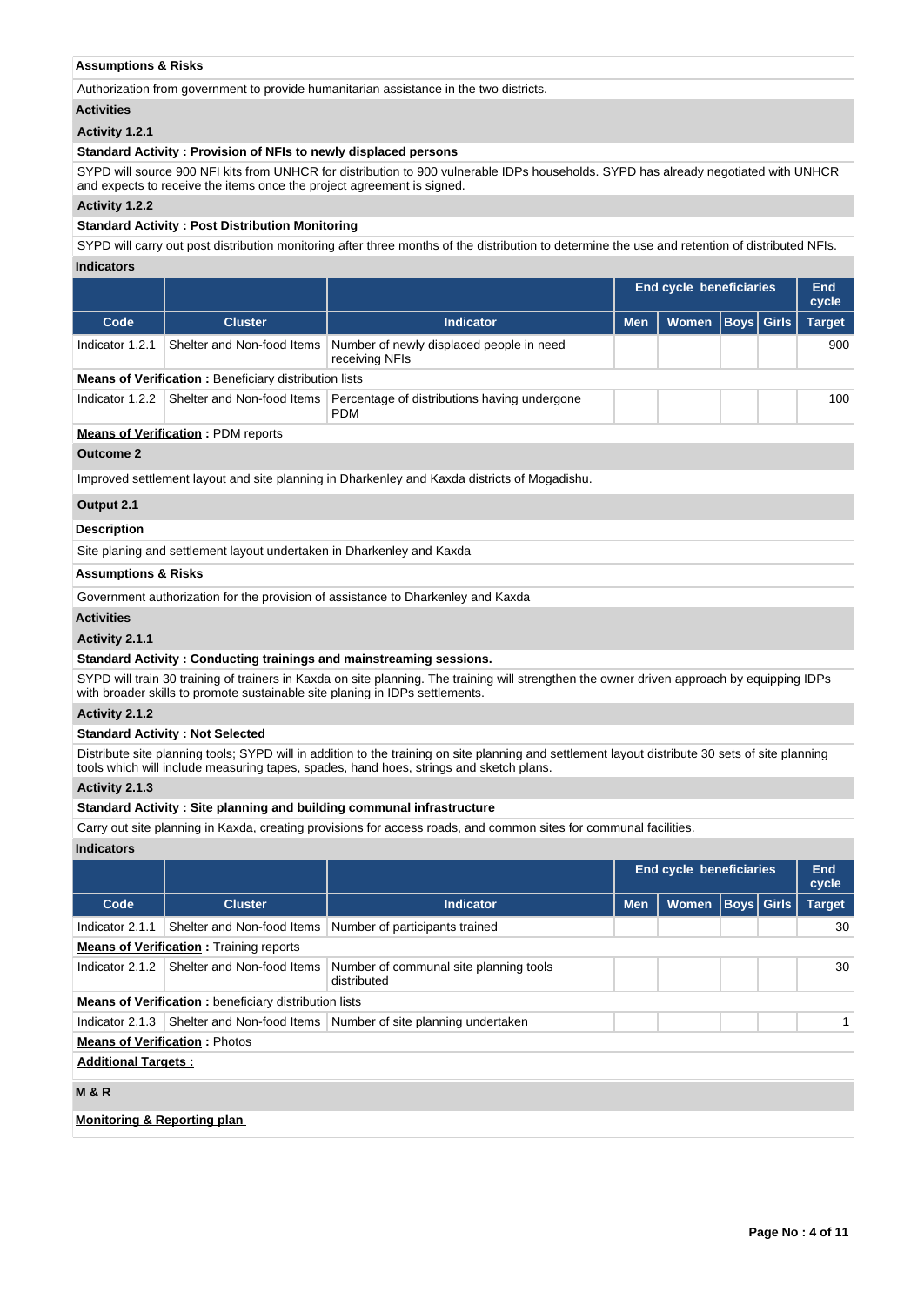SYPD will carry out monitoring field visits to the project site every month to assess the progress in project implementation and identify any challenges. The organization will engage a monitoring and evaluation officer who will be in charge of monitoring and reporting plan. SYPD will prepare quarterly reports for internal consumption. The quarterly reports will feed into the narrative progress report and final narrative reports as per contractual agreements with SHF. Every distribution will be monitored through post distribution monitoring exercise. This will include distributions of NFIs and solar lamps.

SYPD will establish project committees who will support in the project implementation and as a mechanism for getting feedback and complaint channel on the implementation of the project activities. This will promoted effective communication with affected communities and improve accountability to beneficiaries.

#### **Workplan**

| <b>Activitydescription</b>                                                                                                                                                                                                                                                                                                                                                        | Year |          | 2        | 3            | 4            | 5            | 6        |          | 8  | 9 | 10 I | 11         | 12           |
|-----------------------------------------------------------------------------------------------------------------------------------------------------------------------------------------------------------------------------------------------------------------------------------------------------------------------------------------------------------------------------------|------|----------|----------|--------------|--------------|--------------|----------|----------|----|---|------|------------|--------------|
| 2016<br>Activity 1.1.1: SYPD will directly distribute 900 emergency shelter kits to vulnerable<br>IDPs in Dharkenley and Kaxda districts. SYPD will hold consultations with                                                                                                                                                                                                       |      |          |          |              |              |              |          |          |    |   |      | $X \mid X$ |              |
| community groups to identify the most vulnerable IIDPs who will be prioritized for<br>the Emergency shelter kits. Priority will be given to women headed households,<br>families with young children and other vulnerable categories such as elderly and<br>the sick.<br>SYPD will form committees that will help in the identification and registration of the<br>beneficiaries. | 2017 | $\times$ | X.       | $\mathsf{X}$ | $\mathsf{X}$ | $\times$     | X        |          |    |   |      |            |              |
| Activity 1.1.2: SYPD will carry out area based settlement planning in Kaxda to<br>ensure that IDPs settlement has a good layout with common access roads, well                                                                                                                                                                                                                    | 2016 |          |          |              |              |              |          |          |    |   |      | X          | $\mathsf{X}$ |
| planned layout and common spaces. SYPD will hold consultations IDPs leaders,<br>and IDPs to advocate and create awareness on settlement layout benefits and<br>through trained local artisans carry out site planning.                                                                                                                                                            | 2017 | $\times$ | ΙX.      | $X$ $X$      |              | X            |          |          |    |   |      |            |              |
| Activity 1.1.3: Post construction occupancy monitoring: SYPD will carry out<br>monitoring visits to the settlements to determine the percentage of shelters that are<br>still occupied three months after the implementation.                                                                                                                                                     | 2016 |          |          |              |              |              |          |          |    |   |      |            |              |
|                                                                                                                                                                                                                                                                                                                                                                                   | 2017 |          |          | X            |              | X            |          | X        |    |   |      |            |              |
| Activity 1.1.4: Distribute household solar rechargeable lamps to vulnerable<br>households prioritizing women and girls headed households.                                                                                                                                                                                                                                         | 2016 |          |          |              |              |              |          |          |    |   |      |            |              |
|                                                                                                                                                                                                                                                                                                                                                                                   | 2017 | $\times$ | IX.      | $\mathsf{X}$ | $\mathsf{X}$ | $\times$     |          |          |    |   |      |            |              |
| Activity 1.2.1: SYPD will source 900 NFI kits from UNHCR for distribution to 900<br>vulnerable IDPs households. SYPD has already negotiated with UNHCR and                                                                                                                                                                                                                        | 2016 |          |          |              |              |              |          |          |    |   |      |            |              |
| expects to receive the items once the project agreement is signed.                                                                                                                                                                                                                                                                                                                | 2017 | $\times$ | <b>X</b> | $\mathsf{X}$ | $\mathsf{X}$ | $\mathsf{x}$ | IX.      | X        | ΙX |   |      |            |              |
| Activity 1.2.2: SYPD will carry out post distribution monitoring after three months of<br>the distribution to determine the use and retention of distributed NFIs.                                                                                                                                                                                                                | 2016 |          |          |              |              |              |          |          |    |   |      |            |              |
|                                                                                                                                                                                                                                                                                                                                                                                   | 2017 | $\times$ | X.       |              | $\times$     | $\times$     |          | X        | ΙX |   |      |            |              |
| Activity 2.1.1: SYPD will train 30 training of trainers in Kaxda on site planning. The<br>training will strengthen the owner driven approach by equipping IDPs with broader                                                                                                                                                                                                       | 2016 |          |          |              |              |              |          |          |    |   |      | X          | $\mathsf{X}$ |
| skills to promote sustainable site planing in IDPs settlements.                                                                                                                                                                                                                                                                                                                   | 2017 | $\times$ | ΙX.      | $\mathsf{X}$ | ΙX.          | $\mathsf{x}$ | X        |          |    |   |      |            |              |
| Activity 2.1.2: Distribute site planning tools; SYPD will in addition to the training on<br>site planning and settlement layout distribute 30 sets of site planning tools which                                                                                                                                                                                                   | 2016 |          |          |              |              |              |          |          |    |   |      | X          | $\mathsf{X}$ |
| will include measuring tapes, spades, hand hoes, strings and sketch plans.                                                                                                                                                                                                                                                                                                        |      | $\times$ | <b>X</b> | $\mathsf{X}$ | $\mathsf{X}$ | X.           | <b>X</b> | $\times$ |    |   |      |            |              |
| Activity 2.1.3: Carry out site planning in Kaxda, creating provisions for access<br>roads, and common sites for communal facilities.                                                                                                                                                                                                                                              | 2016 |          |          |              |              |              |          |          |    |   |      | X          | $\mathsf{X}$ |
|                                                                                                                                                                                                                                                                                                                                                                                   | 2017 | X        | X.       | $\mathsf{X}$ | $\mathsf{X}$ | $\mathsf{X}$ | X        |          |    |   |      |            |              |
| <b>OTHED INEO</b>                                                                                                                                                                                                                                                                                                                                                                 |      |          |          |              |              |              |          |          |    |   |      |            |              |

### **OTHER INFO**

### **Accountability to Affected Populations**

The beneficiaries have been involved at the needs identification stage through needs assessments and consultations which helped in prioritizing the settlements in Dharkenley and Kaxda, Mogadishu. During the project implementation, beneficiaries will be involved through community consultations to help identify the appropriate shelter typology, site spatial layout and secure land tenure. This will provide opportunity for IDPs to contribute ideas and determine the type of shelter they need. Additionally affected people will be involved at the monitoring stage to get their feedback. In particular Post Distribution monitoring exercises and post construction occupancy survey will provide opportunities for IDPs to provide feedback.

Owner driven approach and capacity building for local artisans will build local capacities and also enhance ownership by the affected people. SYPD will establish project steering committees under the different outputs,. The committees will be responsible for receiving unsolicited feedback and complaints on the project implementation from the beneficiaries.

#### **Implementation Plan**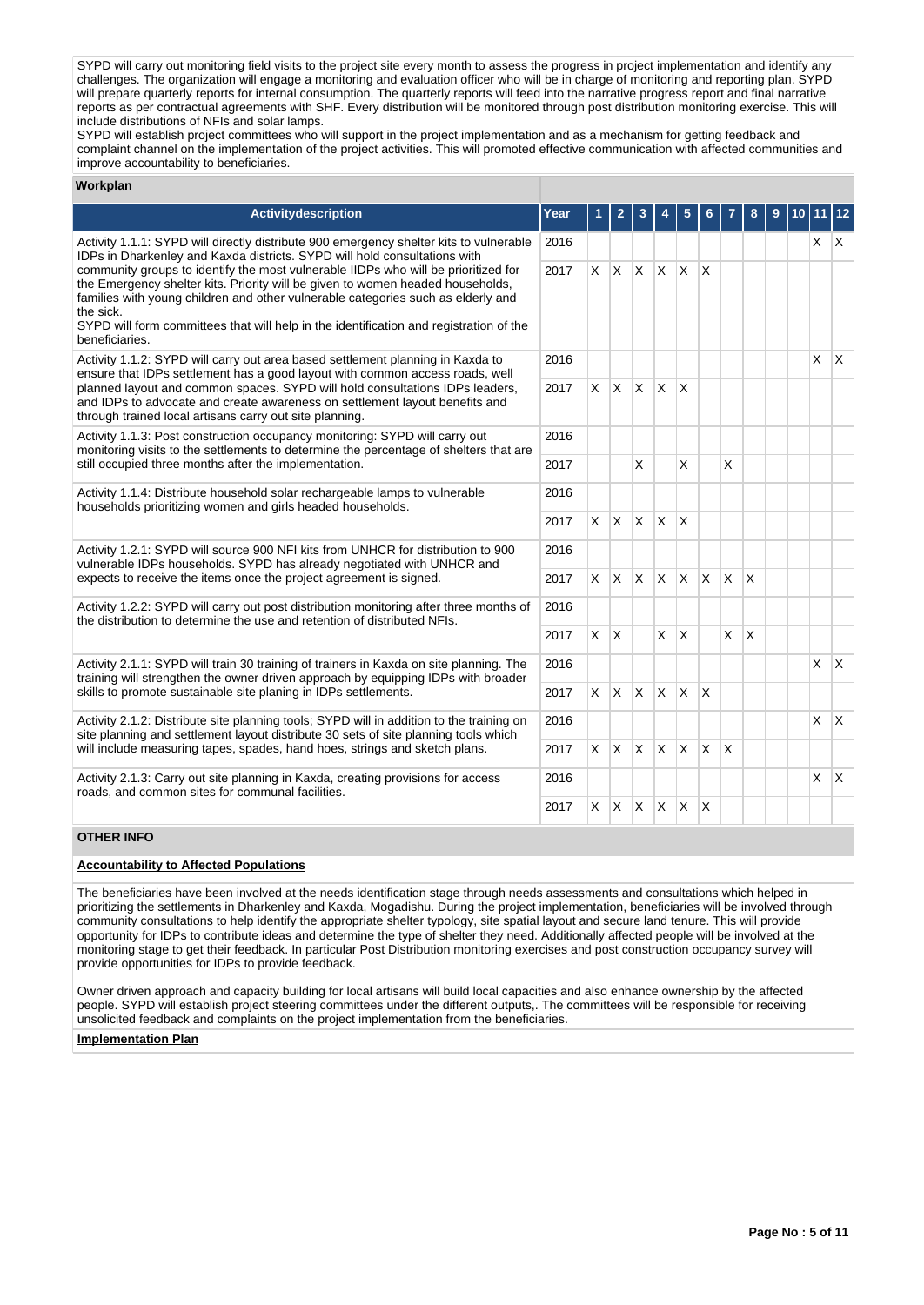SYPD will be responsible for the overall project implementation in coordination with the Shelter cluster for NFIs in kind contribution and technical guidance. To maximize impact for IDPs, SYPD will promote an integrated approach by liaising with other partners in Dharkenley and Kaxda to maximize efficiency, avoid duplication and promote sustainability of achievements.

SYPD will start project implementation with wide consultations with local authorities, IDPs, land owners and host community to ensure that project activities are grounded on realistic expectations and needs on ground. A quick baseline survey will be undertaken at the beginning of project implementation to identify priority beneficiaries and settlements. SYPD will also establish a project implementation committee that will include both women and men. The committee will be in charge of leading the owner-drive construction approach, identifying bottle-necks and contribution ideas during the project implementation process. It will be responsible for receiving complaints and dispute resolution at the project level.

SYPD will adopt the owner-driven approach and community participation to promote local building culture for shelter solutions. The training of trainers' component will create a locally available pool of artisans who will promote the continuity of building back safe and owner –driven approaches. SYPD will ensure that beneficiary feedback is taken into account and feeds into the project learning to improve implementation efficiency. This will done through post distribution monitoring and beneficiary feedback and complaints mechanism established through project committees.

In particular SYPD will (1) mainstream Housing land and property rights, (2) include site and settlement planning (3) promote owner-driven approaches and community participation (4) mainstream the protection concerns of vulnerable people, (5) explore opportunities for localized solutions (6) Build back safer and (7) explore the most appropriate modalities in shelter construction.

**Coordination with other Organizations in project area**

| Name of the organization        | Areas/activities of collaboration and rationale                                              |
|---------------------------------|----------------------------------------------------------------------------------------------|
| Shelter cluster coordinator     | Shelter standards, reporting of project activities and coordination                          |
| UNOCHA - SHF                    | project implementation reporting and SHF quidelines                                          |
| Other partners - DKH, NRC, DRC, | Activity implementation and avoidance of duplication in project<br>activities implementation |
| <b>UNHCR</b>                    | In kind NFIs and infrastructure mapping exercise                                             |
|                                 |                                                                                              |

## **Environment Marker Of The Project**

#### **Gender Marker Of The Project**

2a- The project is designed to contribute significantly to gender equality

### **Justify Chosen Gender Marker Code**

The project design will involve consultations with local beneficiaries including women, girls, boys and men to ensure that shelter typology, design, site and settlement planning takes into considerations the differentiated needs of women and men. Specifically, the project will give priority to vulnerable women headed households. The implementation of project activities such as distribution of household solar lamps will enhance the protective environment for women and girls. Planned training of trainers will include women as well as men. The training of beneficiairiies on site planning and construction of the emergency shelter kits will ensure at least 50% of the beneficiaries are women.

### **Protection Mainstreaming**

The project will mainstream protection issues particularly to ensure that women are not exposed to gender-based violence, discrimination and evictions. SYPD will design appropriate shelter options and ensure that site and settlement layout provides easy and secure access to sanitation facilities. The project specifically includes the distribution of Solar lamps to each household and installation of solar street lamps at common facilities such as latrines to provide good lighting and ensure protection for IDPs at night especially women from sexual abuse.

SYPD will facilitate secure land tenure through consultations with local authorities, land owners and host community to ensure that IDPs are not exposed to human rights violations through evictions. SYPD will facilitate linkages with other clusters such as food security to support livelihood rebuilding.

# **Country Specific Information**

# **Safety and Security**

There is relative safety in the project locations. However additional measures such as engaging of security guards will be done during NFIs distributions to control crowd and manage the distribution process.

**Access**

Dharkenley and Kaxda are accessible areas conducive for such an intervention. However, SYPD will coordinate with IDP leaders, and other partners in the location to ensure that the implementation of the project has access to the project areas.

**BUDGET**

| Code | <b>Budget Line Description</b>                                                                                                                                                                                                            |   | D / S Quantity Unit | cost                  | Duration<br>Recurran<br>ce | $\frac{9}{6}$<br><b>Icharged</b><br>to CHF | <b>Total Cost</b> |
|------|-------------------------------------------------------------------------------------------------------------------------------------------------------------------------------------------------------------------------------------------|---|---------------------|-----------------------|----------------------------|--------------------------------------------|-------------------|
|      | <b>Staff and Other Personnel Costs</b>                                                                                                                                                                                                    |   |                     |                       |                            |                                            |                   |
| 1.1  | <b>Executive Director</b>                                                                                                                                                                                                                 | D |                     | $1 \mid 4.000$<br>.00 | 12                         | 30.00                                      | 14.400.00         |
|      | The Executive Director will facilitate all liaison with cluster coordinators, donors and other humanitarian partners at the strategic<br>level. He will devote 30% of his time to the project.                                            |   |                     |                       |                            |                                            |                   |
| 1.2  | Logistics officer                                                                                                                                                                                                                         | D |                     | $1 \mid 1.700$<br>.00 | 12                         | 15.00                                      | 3.060.00          |
|      | The Logistics officer will coordinate the procurement and distribution of all supplies for the project. He will be paid \$1,700 per<br>month based on his grade and qualification. SYPD will charge 15% of his Salary to the SHF project. |   |                     |                       |                            |                                            |                   |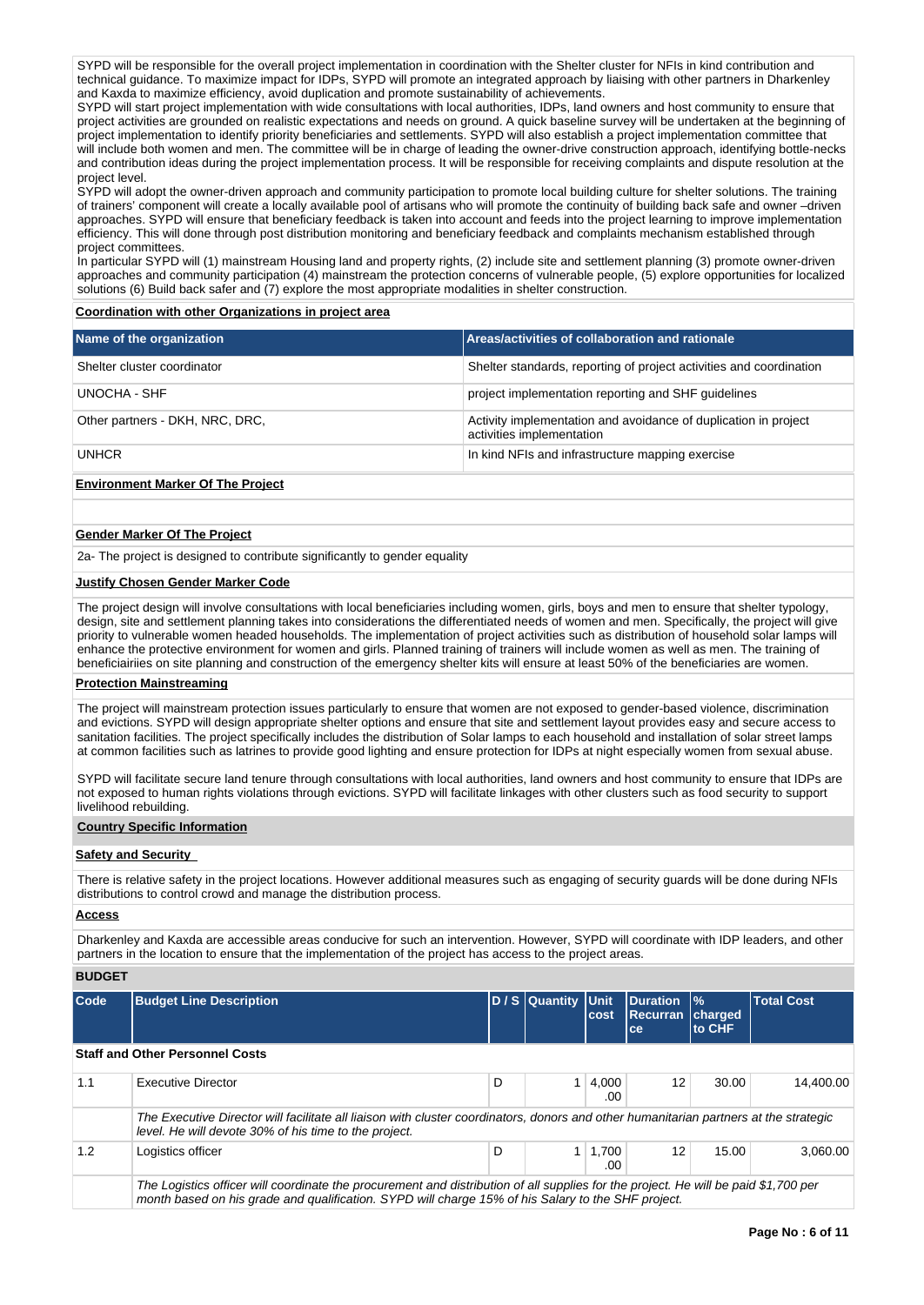| 1.3              | Monitoring and Evaluation officer                                                                                                                                                                                                                                                                                                                                                                                             | D | 1               | 1,200<br>.00           | 12           | 50.00  | 7,200.00   |
|------------------|-------------------------------------------------------------------------------------------------------------------------------------------------------------------------------------------------------------------------------------------------------------------------------------------------------------------------------------------------------------------------------------------------------------------------------|---|-----------------|------------------------|--------------|--------|------------|
|                  | The monitoring and evaluation officer will be responsible for monitoring and reporting on all project activities. He will dedicate<br>50% of his time to the project and will charged the same percentage to SHF.                                                                                                                                                                                                             |   |                 |                        |              |        |            |
| 1.4              | Shelter site planning manager                                                                                                                                                                                                                                                                                                                                                                                                 | D | $\mathbf{1}$    | 2,000<br>.00           | 12           | 25.00  | 6,000.00   |
|                  | The shelter planning manager will be responsible for training and leading the site and settlement planning works. He will dedicate<br>25% of his time to the project.                                                                                                                                                                                                                                                         |   |                 |                        |              |        |            |
| 1.5              | <b>Finance Officer</b>                                                                                                                                                                                                                                                                                                                                                                                                        | D |                 | 1 700.0<br>U           | 12           | 25.00  | 2,100.00   |
|                  | The incumbent will be in charge overall finance transactions including financial reporting and expenditure tracking and will<br>dedicate 25% of his\her time to the project,.                                                                                                                                                                                                                                                 |   |                 |                        |              |        |            |
| 1.6              | Supervisors                                                                                                                                                                                                                                                                                                                                                                                                                   | D |                 | 2   600.0<br>0         | 6            | 50.00  | 3.600.00   |
|                  | They will provide close supervision to key project activities such as distribution of NFIs and ESKs, settlement planning and<br>training. It is projected that they will be required for about 6 months.                                                                                                                                                                                                                      |   |                 |                        |              |        |            |
|                  | <b>Section Total</b>                                                                                                                                                                                                                                                                                                                                                                                                          |   | 36,360.00       |                        |              |        |            |
|                  | Supplies, Commodities, Materials                                                                                                                                                                                                                                                                                                                                                                                              |   |                 |                        |              |        |            |
| 2.1              | <b>Emergency shelters</b>                                                                                                                                                                                                                                                                                                                                                                                                     | D | 900             | 144.9<br>5             | $\mathbf{1}$ | 100.00 | 130,455.00 |
|                  | The budget cost will support the provision of 900 Emergency shelters to 900 most vulnerable internally displaced households in<br>Mogadishu. The cost of one kit is \$144.95 based on the market costs of the associated materials - Breakdown attached.                                                                                                                                                                      |   |                 |                        |              |        |            |
| 2.2              | Household rechargeable solar lamps                                                                                                                                                                                                                                                                                                                                                                                            | D |                 | 200 25.00              | 1            | 100.00 | 5,000.00   |
|                  | The cost will cater for the purchase of 200 solar rechargeable solar lamps for 200 households who are the most vulnerable. The<br>cost of one lamp is estimated at \$25 based on market rates.                                                                                                                                                                                                                                |   |                 |                        |              |        |            |
| 2.3              | Training of trainers on site planning                                                                                                                                                                                                                                                                                                                                                                                         | D | 1 <sup>1</sup>  | 2,394<br>.00           | $\mathbf{1}$ | 100.00 | 2,394.00   |
|                  | The cost will cater for training cost of 30 local artisans to build local capacity on IDPS settlement site planning - Breakdown<br>attached                                                                                                                                                                                                                                                                                   |   |                 |                        |              |        |            |
| 2.4              | Post distribution                                                                                                                                                                                                                                                                                                                                                                                                             | D |                 | $1 \mid 1,336$<br>.00. | $\mathbf{1}$ | 100.00 | 1,336.00   |
|                  | The cost will cover monitoring costs for gathering beneficiary feedback after every distribution - Breakdown attached                                                                                                                                                                                                                                                                                                         |   |                 |                        |              |        |            |
| 2.5              | Vehicle rental                                                                                                                                                                                                                                                                                                                                                                                                                | D | 1               | 1,800<br>.00           | 12           | 100.00 | 21,600.00  |
|                  | The budget line will support the hiring of one vehicle for 12 months at a cost of \$1800 to support general operations for the<br>Shelter project implementation. The vehicle will facilitate the movement of staff to project sites during the shleter project<br>implementation and normal project implmentation monitoring activities. The standard market cost is \$1800 per month and will be<br>charged 100% to the SHF |   |                 |                        |              |        |            |
| 2.6              | Site planning tools - sets                                                                                                                                                                                                                                                                                                                                                                                                    | D | 1               | 1,500<br>.00           | 1            | 100.00 | 1,500.00   |
|                  | The cost will support the procurement of 30 sets of site planning tools which will include tape measures, hand hoes, spades,<br>strings, - Budget breakdown attached.                                                                                                                                                                                                                                                         |   |                 |                        |              |        |            |
| 2.7              | NFISs - in kind from UNHCR                                                                                                                                                                                                                                                                                                                                                                                                    | D | 900             | 0.00                   | 1            | 100.00 | 0.00       |
|                  | SYPD will source the NFIs as in-kind contribution from UNHCR                                                                                                                                                                                                                                                                                                                                                                  |   |                 |                        |              |        |            |
| 2.8              | Distribution clerks                                                                                                                                                                                                                                                                                                                                                                                                           | D | $\vert 4 \vert$ | 500.0<br>0             | 1            | 100.00 | 2,000.00   |
|                  | Distributions clerks will be hired for a period of one month to support the distribution of NFIs and other project supplies.                                                                                                                                                                                                                                                                                                  |   |                 |                        |              |        |            |
| 2.9              | Security personnel at distribution points and warehouse                                                                                                                                                                                                                                                                                                                                                                       | D | 4               | 200.0<br>0             | $\mathbf{1}$ | 100.00 | 800.00     |
|                  | Security personnel will provide security to the warehouse and at distribution points. They will be engaged for one month.                                                                                                                                                                                                                                                                                                     |   |                 |                        |              |        |            |
| 2.10             | NFIs distribution costs @ \$10 per kit                                                                                                                                                                                                                                                                                                                                                                                        | D |                 | 900 10.00              | 1            | 100.00 | 9,000.00   |
|                  | The budget will cover the transportation to sites estimated at \$7 per kit inclusive loading, offloading and \$3 for temporary storage<br>awaiting distribution.                                                                                                                                                                                                                                                              |   |                 |                        |              |        |            |
|                  | <b>Section Total</b>                                                                                                                                                                                                                                                                                                                                                                                                          |   |                 |                        |              |        | 174,085.00 |
| <b>Equipment</b> |                                                                                                                                                                                                                                                                                                                                                                                                                               |   |                 |                        |              |        |            |
| 3.1              | Laptops - Dell                                                                                                                                                                                                                                                                                                                                                                                                                | D | $\mathbf{1}$    | 800.0<br>0             | 1            | 100.00 | 800.00     |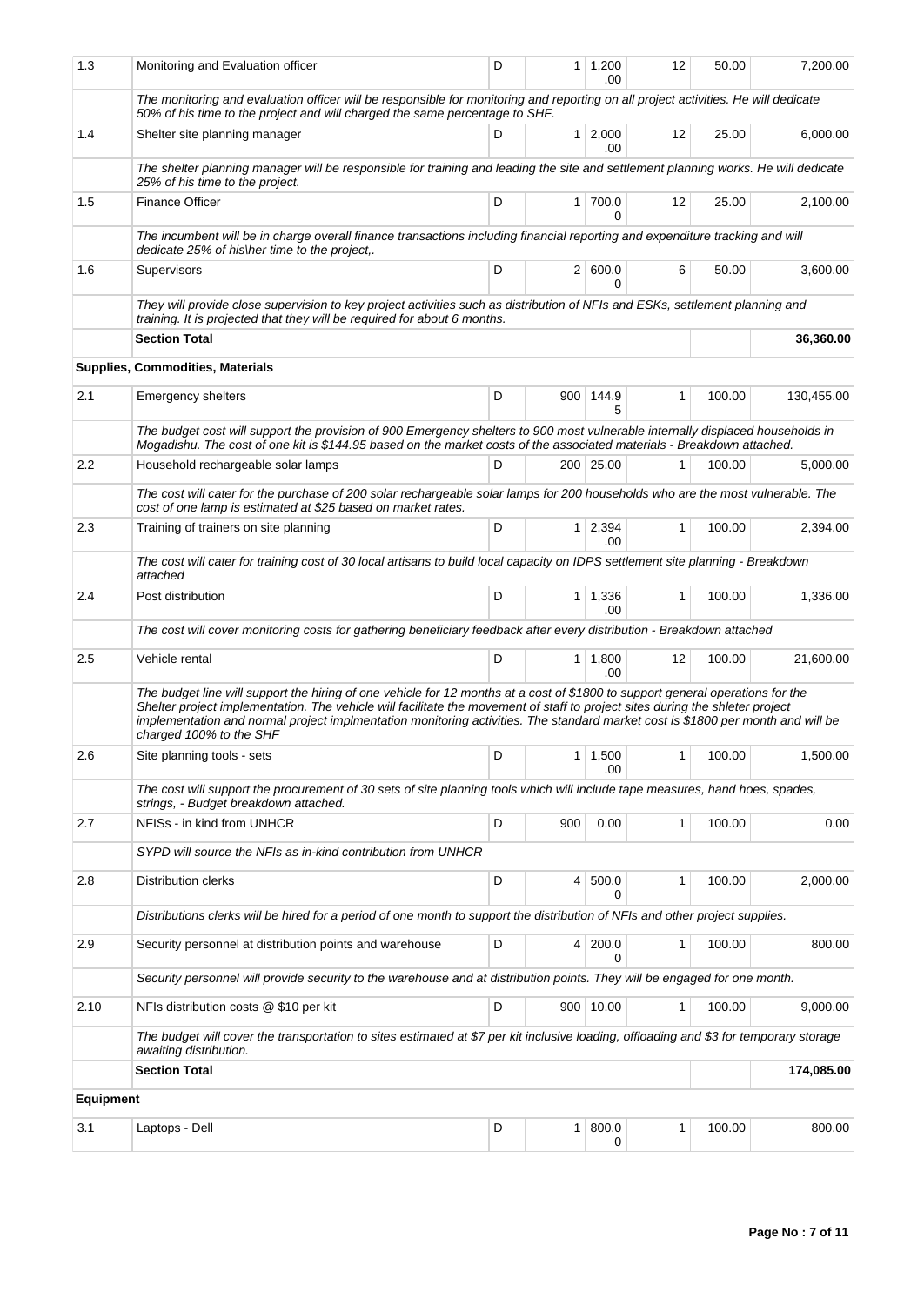|                                                                         | The laptop will support the registration and verification of beneficiaries at the field. Since office desktops can not be moved to the<br>field, a laptop will be purchased to aid beneficiary registration and verification at the field level in Kaxda and Darkenley project<br>sites. |  |            |                                                               |                                            |   |                      |                                |    |        |            |
|-------------------------------------------------------------------------|------------------------------------------------------------------------------------------------------------------------------------------------------------------------------------------------------------------------------------------------------------------------------------------|--|------------|---------------------------------------------------------------|--------------------------------------------|---|----------------------|--------------------------------|----|--------|------------|
|                                                                         | <b>Section Total</b>                                                                                                                                                                                                                                                                     |  |            |                                                               |                                            |   |                      |                                |    | 800.00 |            |
| <b>Travel</b>                                                           |                                                                                                                                                                                                                                                                                          |  |            |                                                               |                                            |   |                      |                                |    |        |            |
| 5.1                                                                     | Air travel - Mogadishu - Nairobi - Mogadishu                                                                                                                                                                                                                                             |  |            |                                                               |                                            | D |                      | 600.0<br>4 <sup>1</sup><br>0   | 1  | 100.00 | 2,400.00   |
|                                                                         | Executive directors travel for coordination meetings and donor liaison in Nairobi in every three months - thus four trips in total.<br>The costs will cater for return tickets to Mogadishu at an estimated @600 per round trip.                                                         |  |            |                                                               |                                            |   |                      |                                |    |        |            |
|                                                                         | <b>Section Total</b>                                                                                                                                                                                                                                                                     |  |            |                                                               |                                            |   |                      |                                |    |        | 2,400.00   |
|                                                                         | <b>General Operating and Other Direct Costs</b>                                                                                                                                                                                                                                          |  |            |                                                               |                                            |   |                      |                                |    |        |            |
| 7.1                                                                     | <b>Office Stationary</b>                                                                                                                                                                                                                                                                 |  |            |                                                               |                                            | D |                      | 995.0<br>1<br>0                | 1  | 100.00 | 995.00     |
|                                                                         | The cost will cover stationary requirements for the office in Mogadishu such as pens, note books - Breakdown attached.                                                                                                                                                                   |  |            |                                                               |                                            |   |                      |                                |    |        |            |
| 7.2                                                                     | Office rent                                                                                                                                                                                                                                                                              |  |            |                                                               |                                            | D |                      | 4,000<br>1 <sup>1</sup><br>.00 | 12 | 25.00  | 12,000.00  |
|                                                                         | The cost covers office rent for the Mogadishu office. SYPD will charge 25% to the SHF.                                                                                                                                                                                                   |  |            |                                                               |                                            |   |                      |                                |    |        |            |
| 7.3                                                                     | <b>Utilities</b>                                                                                                                                                                                                                                                                         |  |            |                                                               |                                            | D |                      | $1 \mid 1,040$<br>.00          | 12 | 30.00  | 3,744.00   |
|                                                                         | The cost will cover for office utilities such as water and electricity. The SHF will contribute 30% of the total cost - Breakdown<br>attached.                                                                                                                                           |  |            |                                                               |                                            |   |                      |                                |    |        |            |
| 7.4                                                                     | Communication costs                                                                                                                                                                                                                                                                      |  |            |                                                               |                                            | D |                      | $\mathbf{1}$<br>450.0<br>0     | 12 | 25.00  | 1,350.00   |
|                                                                         | The cost will cover telephone \$225 and internet costs \$225 for the project. - Breakdown attached                                                                                                                                                                                       |  |            |                                                               |                                            |   |                      |                                |    |        |            |
| 7.5                                                                     | Bank charges (1%)                                                                                                                                                                                                                                                                        |  |            |                                                               |                                            | D |                      | $1 \mid 2,000$<br>.00          | 1  | 100.00 | 2,000.00   |
|                                                                         | Charges for money transfers                                                                                                                                                                                                                                                              |  |            |                                                               |                                            |   |                      |                                |    |        |            |
|                                                                         | <b>Section Total</b>                                                                                                                                                                                                                                                                     |  |            |                                                               |                                            |   |                      |                                |    |        | 20,089.00  |
| <b>SubTotal</b>                                                         |                                                                                                                                                                                                                                                                                          |  |            |                                                               |                                            |   | 2,929.00             |                                |    |        | 233,734.00 |
| Direct                                                                  |                                                                                                                                                                                                                                                                                          |  |            |                                                               |                                            |   |                      |                                |    |        | 233,734.00 |
| Support                                                                 |                                                                                                                                                                                                                                                                                          |  |            |                                                               |                                            |   |                      |                                |    |        |            |
| <b>PSC Cost</b>                                                         |                                                                                                                                                                                                                                                                                          |  |            |                                                               |                                            |   |                      |                                |    |        |            |
| <b>PSC Cost Percent</b>                                                 |                                                                                                                                                                                                                                                                                          |  |            |                                                               |                                            |   |                      |                                |    |        | 7.00       |
| <b>PSC Amount</b>                                                       |                                                                                                                                                                                                                                                                                          |  |            |                                                               |                                            |   |                      |                                |    |        | 16,361.38  |
| <b>Total Cost</b>                                                       |                                                                                                                                                                                                                                                                                          |  |            |                                                               |                                            |   | 250,095.38           |                                |    |        |            |
|                                                                         | <b>Project Locations</b>                                                                                                                                                                                                                                                                 |  |            |                                                               |                                            |   |                      |                                |    |        |            |
|                                                                         | <b>Location</b><br><b>Estimated</b><br>percentage<br>of budget<br>for each<br><b>location</b>                                                                                                                                                                                            |  |            | <b>Estimated number of beneficiaries</b><br>for each location |                                            |   | <b>Activity Name</b> |                                |    |        |            |
|                                                                         |                                                                                                                                                                                                                                                                                          |  | <b>Men</b> | <b>Women</b>                                                  |                                            |   | Boys Girls   Total   |                                |    |        |            |
| Banadir -> Mogadishu-Dharkenley<br>100 1,435<br>-> Mogadishu/Dharkenley |                                                                                                                                                                                                                                                                                          |  |            |                                                               | 1,349 1,248 1,368                          |   | 5,400                |                                |    |        |            |
| <b>Documents</b>                                                        |                                                                                                                                                                                                                                                                                          |  |            |                                                               |                                            |   |                      |                                |    |        |            |
| <b>Category Name</b>                                                    |                                                                                                                                                                                                                                                                                          |  |            | <b>Document Description</b>                                   |                                            |   |                      |                                |    |        |            |
| <b>Signed Project documents</b>                                         |                                                                                                                                                                                                                                                                                          |  |            |                                                               | MEMO FOR FOOD AND NFI VOUCHER ANNEX 16.pdf |   |                      |                                |    |        |            |
| <b>Signed Project documents</b>                                         |                                                                                                                                                                                                                                                                                          |  |            | HC signed Allocation letter for SYPD.pdf                      |                                            |   |                      |                                |    |        |            |

Signed Project documents Combined FTR for IOM WFP and SYPD.pdf Signed Project documents Signed memo for 3898.pdf